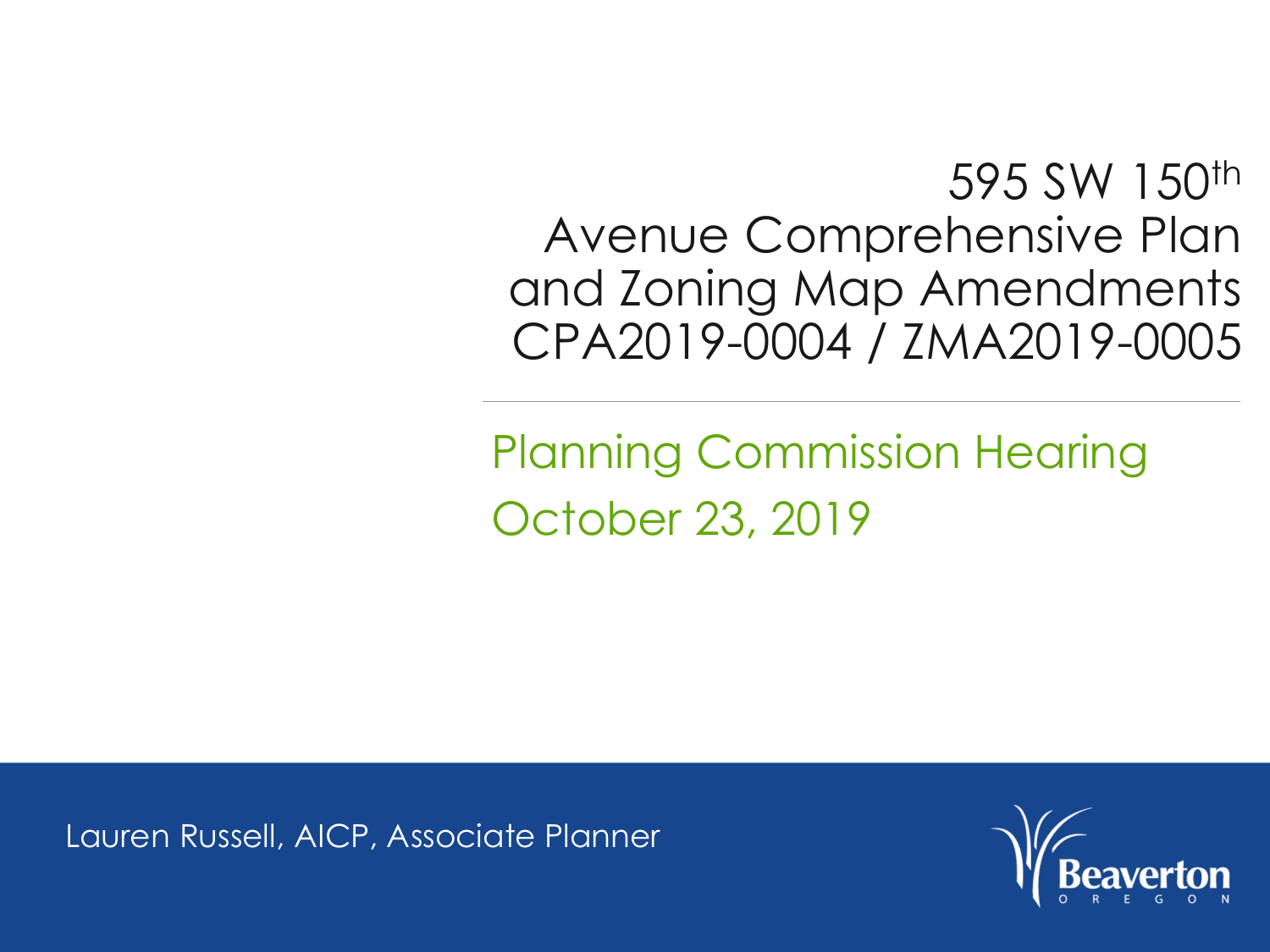## Annexation Process Overview

- **Washington County-City of Beaverton Urban Planning Area Agreement (UPAA)**
	- Upon annexation, the CITY shall initiate changes to the Comprehensive Plan land use and zoning designations corresponding as closely as possible to designations already adopted by the COUNTY. The CITY shall maintain a list of COUNTY land use designations and the corresponding CITY comprehensive plan and zoning designations.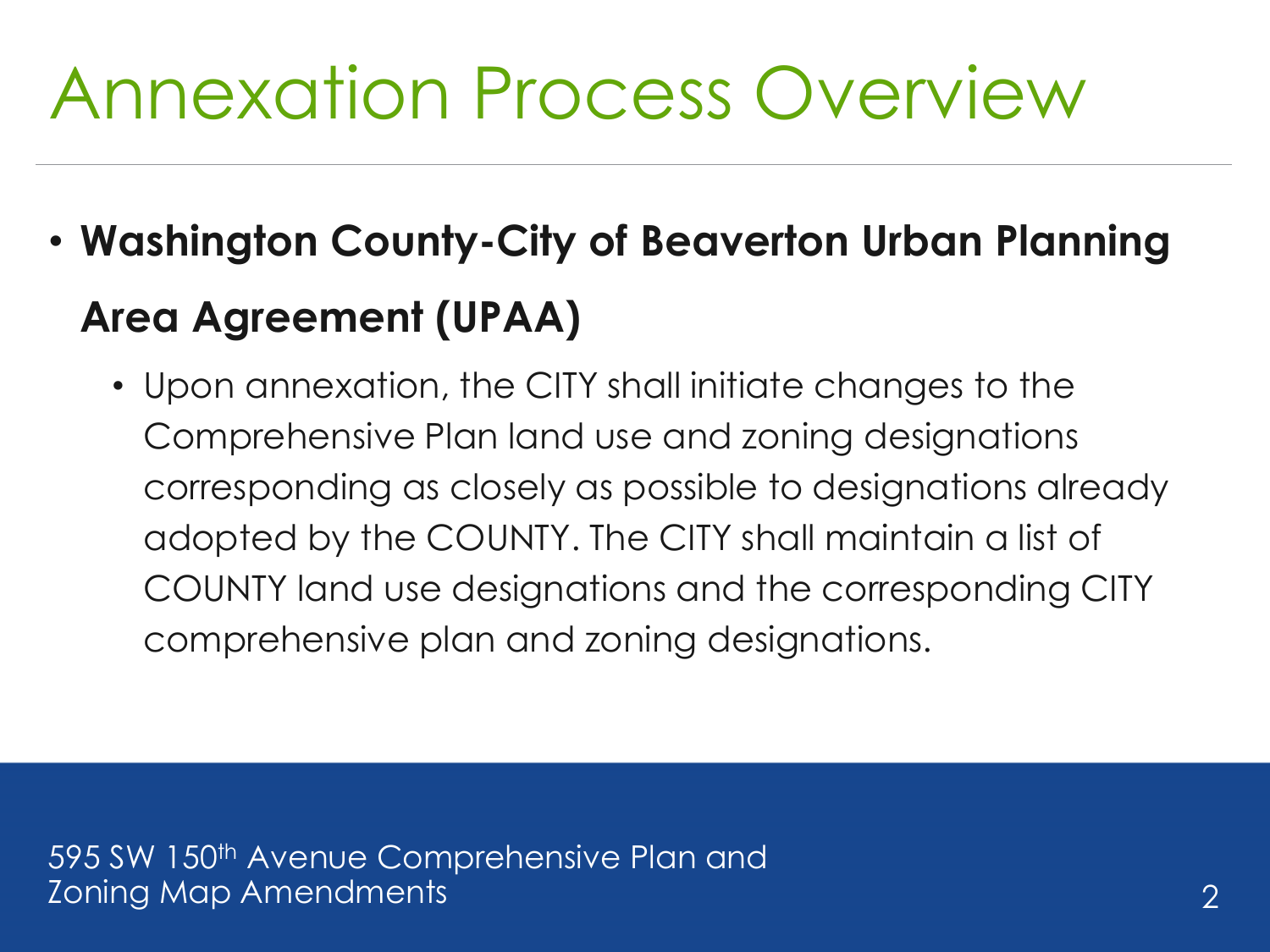## Comprehensive Plan Section 1.5.2

### Table 1, 1.5.2: Annexation-related plan and zone changes not requiring discretion (Type I CPA/ZMA Applications)

| County<br><b>Land Use District</b>                                  | <b>City Comprehensive</b><br><b>Plan Designation</b> | City<br>Zoning<br><b>District</b> |
|---------------------------------------------------------------------|------------------------------------------------------|-----------------------------------|
| R-5, Residential 5 units/acre                                       | <b>Standard Density</b><br>Neighborhoods (SDN)       | R7                                |
| R-6, Residential 6 units/acre                                       | <b>Standard Density</b><br>Neighborhoods (SDN)       | R7                                |
| R-9, Residential 9 units/acre                                       | <b>Standard Density</b><br>Neighborhoods (SDN)       | R <sub>5</sub>                    |
| TO:R24-40, Transit Oriented<br>Residential <sup>1</sup>             | <b>Station Community (SC)</b>                        | SC-HDR                            |
| TO:R24-40, Transit Oriented<br>Residential <sup>2</sup>             | Town Center (TC)                                     | <b>TC-HDR</b>                     |
| TO:R40-80, Transit Oriented<br><b>Residential</b>                   | <b>Station Community (SC)</b>                        | SC-HDR                            |
| TO:R80-120, Transit Oriented<br>Residential <sup>1</sup>            | <b>Station Community (SC)</b>                        | SC-HDR                            |
| <b>TO:RC, Transit Oriented Retail</b><br>Commercial <sup>1, 3</sup> | <b>Station Community (SC)</b>                        | SC-MU                             |
| <b>TO:BUS, Transit Oriented</b><br>Business <sup>2</sup>            | Town Center (TC)                                     | TC-MU                             |
| <b>TO:BUS, Transit Oriented</b><br>Business <sup>1</sup>            | <b>Station Community (SC)</b>                        | SC-MU                             |
| <b>TO:EMP, Transit Oriented</b><br>Employment <sup>1</sup>          | <b>Station Community (SC)</b>                        | $SC-E1$                           |

595 SW 150<sup>th</sup> Avenue Comprehensive Plan and zoning Map Amendments 33 and 33 and 33 and 34 and 35 and 35 and 35 and 35 and 35 and 35 and 35 and 35 and 35 and 35 and 35 and 35 and 35 and 35 and 35 and 35 and 35 and 35 and 35 and 35 and 35 and 35 and 35 and 35 and 35 a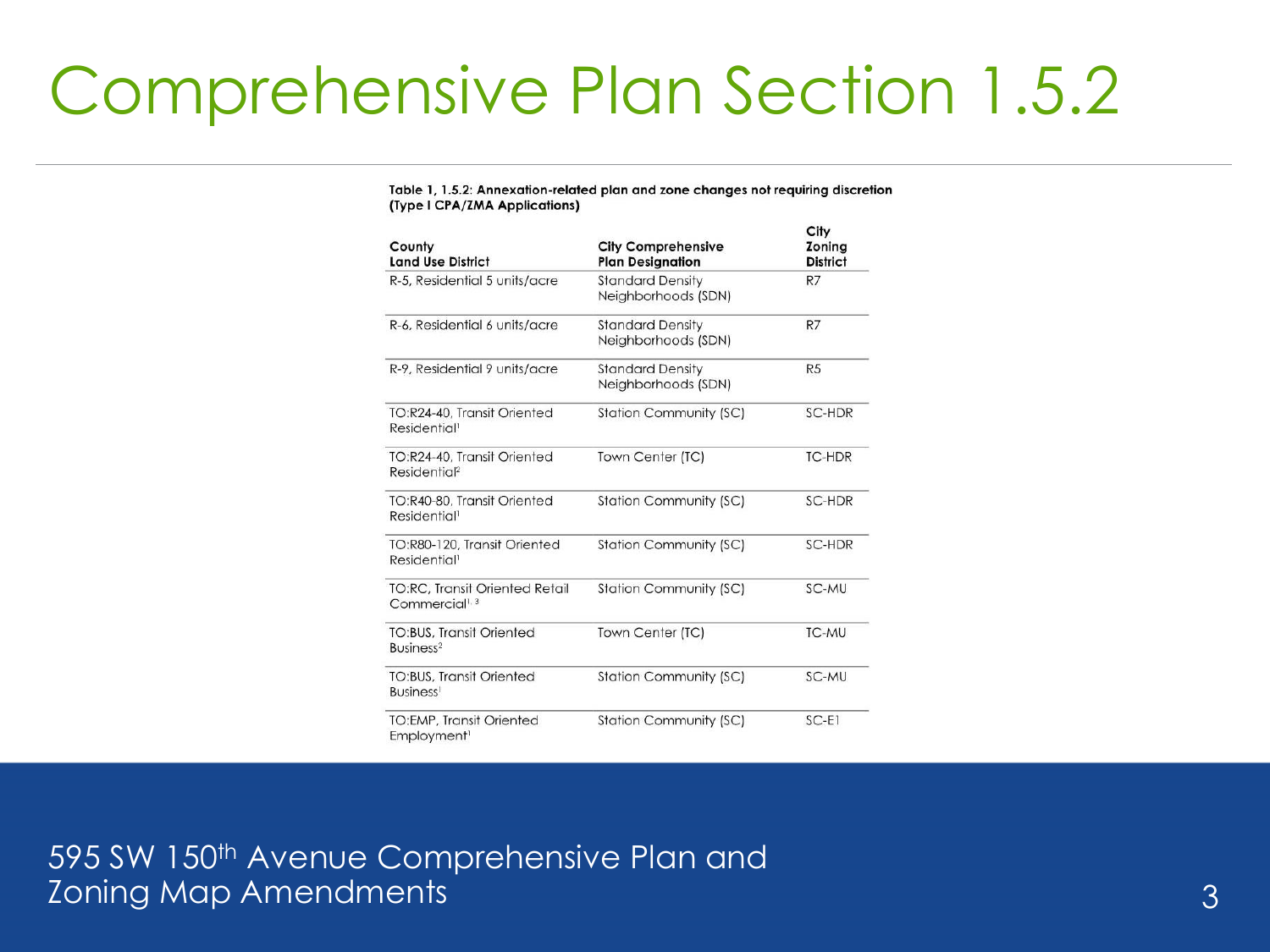595 SW 150th Avenue - Vicinity

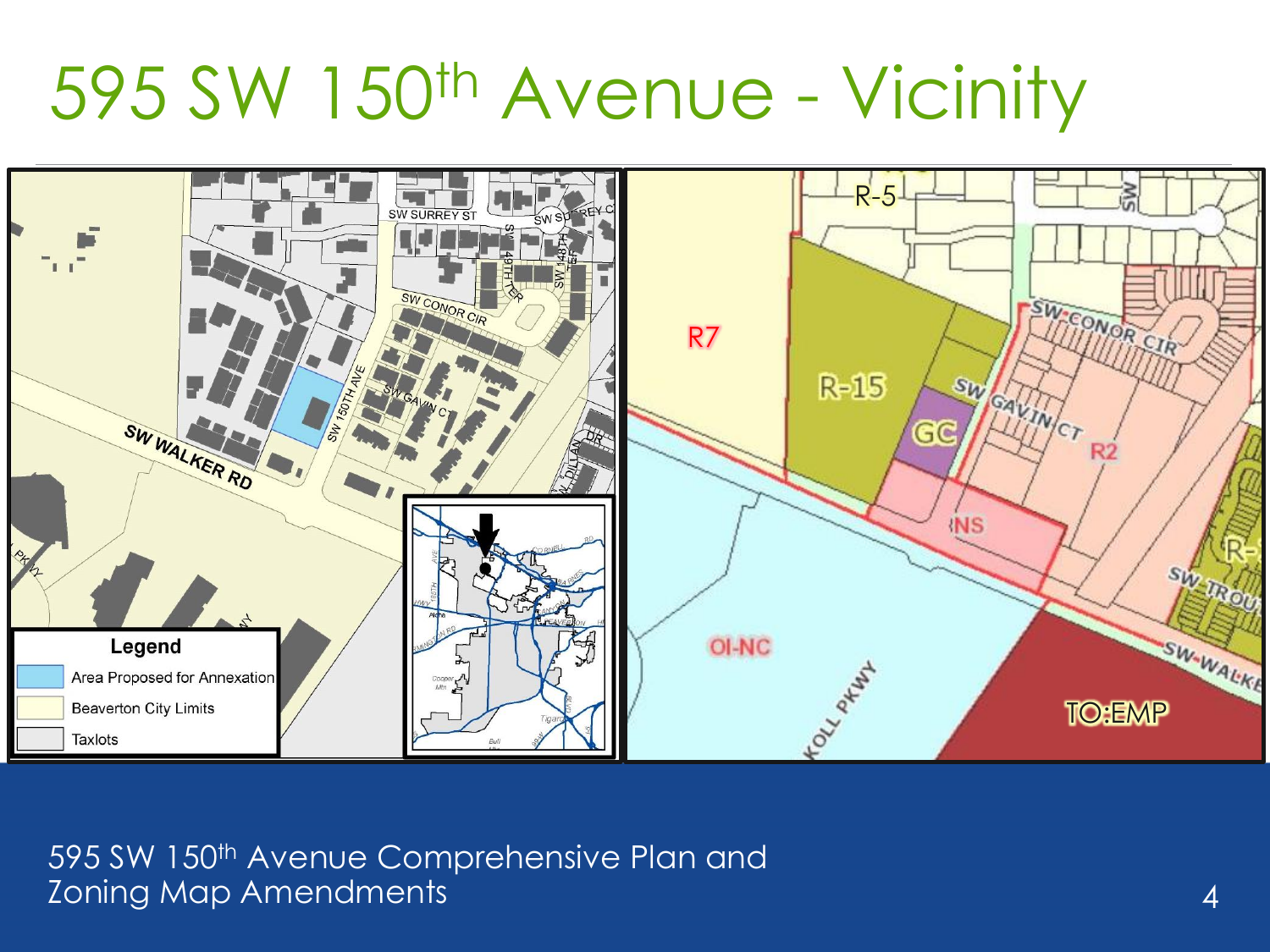# Proposal Summary

• **Annexation-Related Discretionary Comprehensive Plan Map Amendment** – apply a city land use designation

• **Annexation-Related Discretionary Zoning Map Amendment** – apply a city zoning district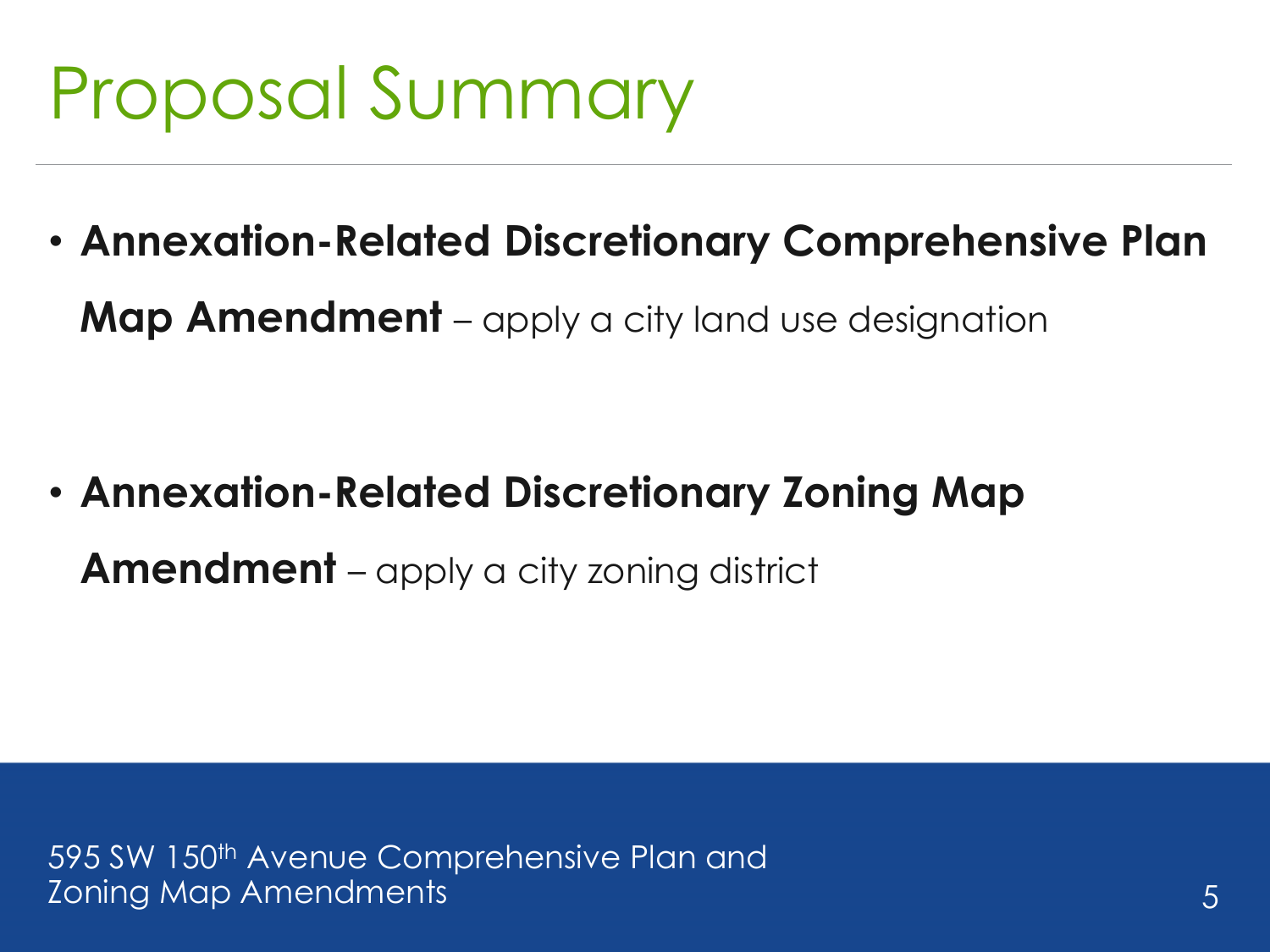### Comprehensive Plan Amendment (CPA)

| <b>Comprehensive Plan Designation</b>   | <b>Implementing Zoning Districts</b>                           |  |
|-----------------------------------------|----------------------------------------------------------------|--|
| <b>Commercial Centers and Corridors</b> |                                                                |  |
| Regional Commercial                     | CC, Corridor Commercial                                        |  |
|                                         | CS, Community Service                                          |  |
|                                         | C-WS, Washington Square Regional Center - Commercial District* |  |
|                                         | GC, General Commercial                                         |  |
| Community Commercial                    | CC, Corridor Commercial                                        |  |
|                                         | CS, Community Service                                          |  |
|                                         | C-WS, Washington Square Regional Center - Commercial District* |  |
| Neighborhood Centers                    | NS, Neighborhood Service                                       |  |
|                                         | R2, Residential Urban Medium Density District (2,000)          |  |
|                                         | R4, Residential Urban Medium Density District (4,000)          |  |

• Proposed land use designation: Neighborhood Centers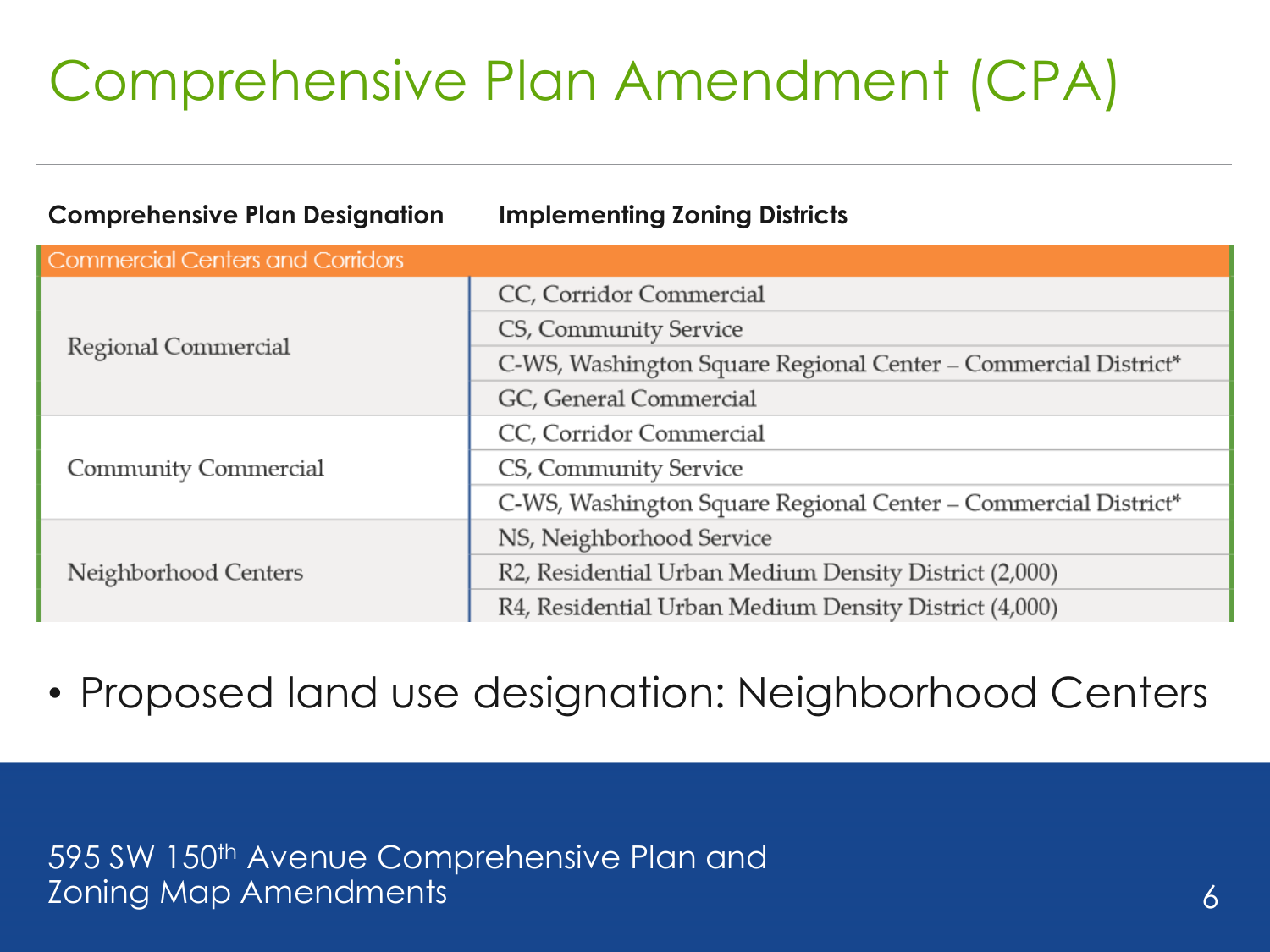## Section 1.5.1.B.1: CPA Approval Criteria

Consistent with one or more of the following criteria:

- i. City Comprehensive Plan policies in the Land Use Element.
- ii. Consistency with the County Land Use Districts.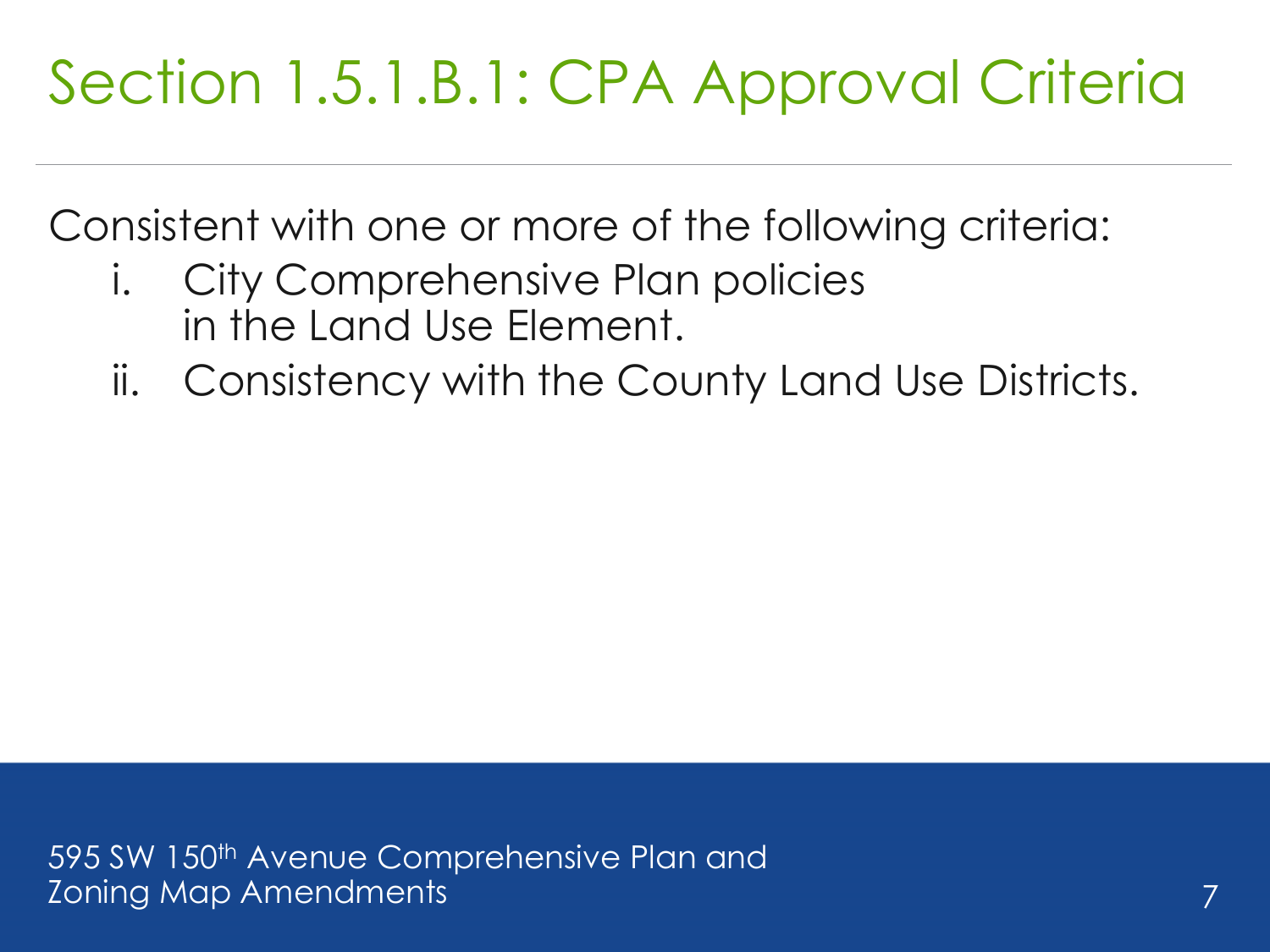# Zoning Map Amendment (ZMA)

| <b>Comprehensive Plan Designation</b> | <b>Implementing Zoning Districts</b>                           |
|---------------------------------------|----------------------------------------------------------------|
| Commercial Centers and Corridors      |                                                                |
| Regional Commercial                   | CC, Corridor Commercial                                        |
|                                       | CS, Community Service                                          |
|                                       | C-WS, Washington Square Regional Center - Commercial District* |
|                                       | GC, General Commercial                                         |
| Community Commercial                  | CC, Corridor Commercial                                        |
|                                       | CS, Community Service                                          |
|                                       | C-WS, Washington Square Regional Center - Commercial District* |
| Neighborhood Centers                  | NS, Neighborhood Service                                       |
|                                       | R2, Residential Urban Medium Density District (2,000)          |
|                                       | R4, Residential Urban Medium Density District (4,000)          |

• Proposed zoning district: Neighborhood Service (NS)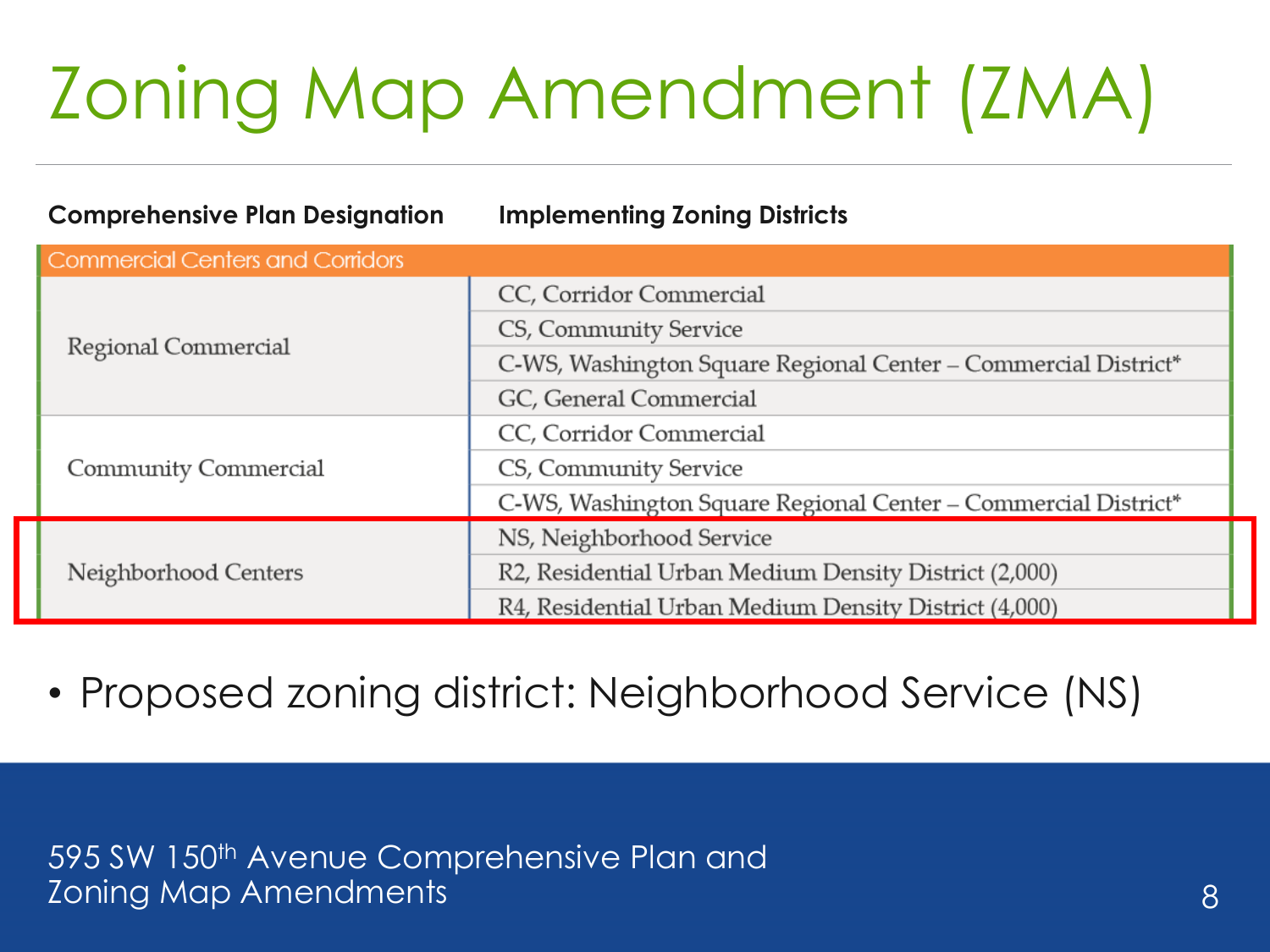Section 40.97.15.4.C.3: ZMA Approval Criteria

Consider the following criteria:

- i. Zoning districts are allowed in Comprehensive Plan designation.
- ii. How closely the proposed City zone corresponds to the County designation in allowed uses, minimum and/or maximum density, and/or floor area ratio minimum and/or maximum.
- iii. Other relevant County and City zone/designation purpose statements or site development standards as determined by the decision-making authority.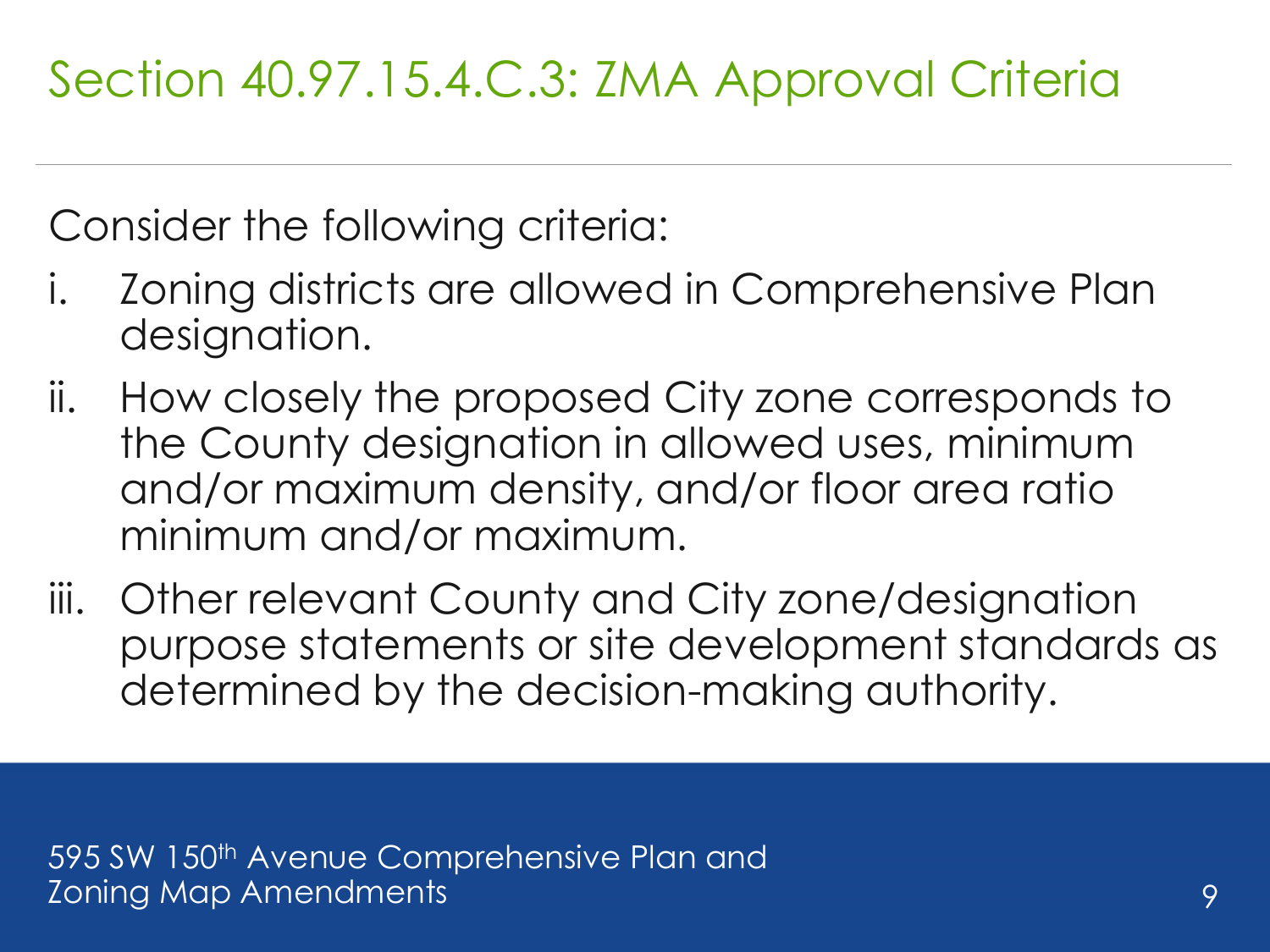# Public Comments

- Potential nuisances related to proposed development and/or use of the site.
- Community Service zone would be more appropriate for the site instead of Neighborhood Service zone.